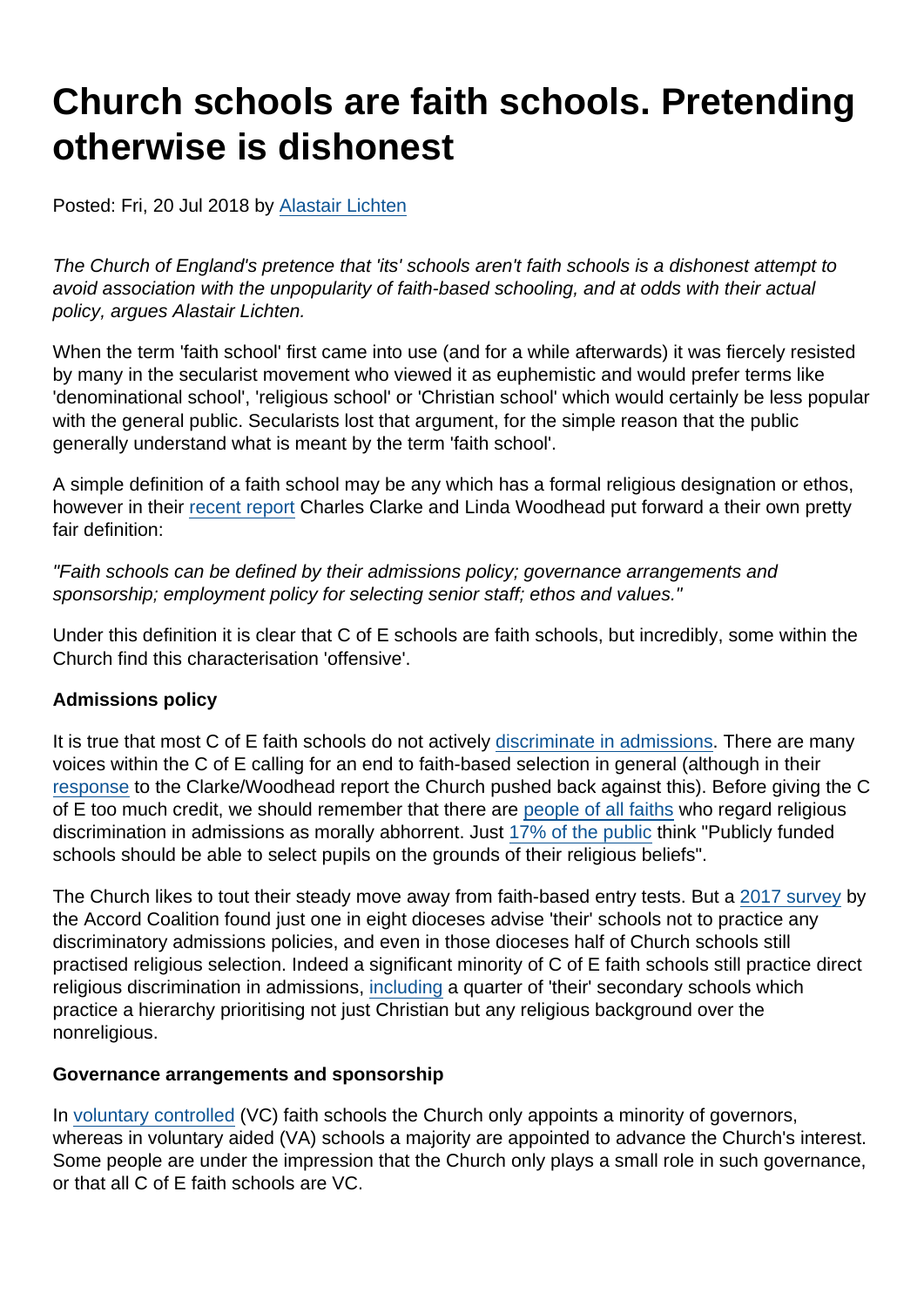Take primary schools where VC Church of England faith schools only outnumber VA ones by 1,541 to 1,843. At secondary level the Church's VA schools actually outnumber their VC ones by 43 to 17.

Academisation has also given the Church an increasing role in the governance and sponsorship of 'their' schools. Church schools can be blocked from their preferred academisation options to join Church majority trusts under [closer control](https://www.secularism.org.uk/news/2017/01/faith-school-heads-and-governors-raise-concerns-about-academy-religious-takeovers).

Employment policy for selecting senior staff

In most C of E faith schools 'only' 20% of teaching posts can be ["reserved](https://www.secularism.org.uk/faith-schools/end-employment-discrimination.html)" based on religion - as opposed to one hundred percent in some faith schools. In non-religiously designated schools, the number of places with teachers can be hired, fired or promoted on the basis of their religious beliefs is zero.

Religious discrimination in hiring is most focused around senior leadership positions. The Church would like to ensure all headteachers are practising Anglicans, although this does not always prove practical.

### Ethos and values

Every C of E faith school is [inspected](https://www.nomorefaithschools.org/news/2018/05/state-funded-religiosity-inspections-of-faith-schools-have-to-end) to ensure it is promoting a distinctly Christian ethos. These inspections are used to promote a theological approach to religious education and Christian exceptionalism - with schools often criticised for not framing commonly held values such as kindness as being Biblically-based.

Every C of E faith school is inspected by religious authorities to ensure that a "distinctly Christian ethos pervades every aspect of school life. Every C of E faith school has its [collective worship](https://www.secularism.org.uk/end-compulsory-worship/) inspected as part of a drive to ensure "every child has a life enhancing encounter with the Christian faith and the person of Jesus Christ".

Are Church schools 'just like community schools'?

The historic roots of C of E faith schools differ to those of other denominations. The Church's initial forays into public education were seen as a largely secular service for local communities (conceived of as Anglican by default), rather than a religious mission to faith communities.

Traditionally the C of E has faced more checks in their control of faith schools - particularly those voluntary controlled schools. Academisation, more rigorous inspections, an increased focus on evangelism and the ability to select headteachers on religious grounds in VC schools have all undermined these checks.

There are many people involved in Church of England schools that would like to see them act more like community schools. There are plenty who just want the Church to [leave them alone](https://www.secularism.org.uk/opinion/2016/08/governors-perspective-beware-an-increasingly-assertive-religious-ethos-in-church-schools) to get on with education. However, as the Church has entered [terminal decline](https://www.secularism.org.uk/news/2017/09/more-than-half-of-brits-now-non-religious-study-finds) it has [increasingly looked to](https://www.secularism.org.uk/news/2012/03/church-of-england-proposes-large-scale-expansion-of-its-influence-in-education) ['its' schools](https://www.secularism.org.uk/news/2012/03/church-of-england-proposes-large-scale-expansion-of-its-influence-in-education) as one of the few major areas where can still advance its mission.

### Is 'faith schools' too general?

Obviously there's a range; every faith school varies in the amount of discrimination it practices, in how aggressively it promotes a religious ethos and the balance between those of its staff focused on religion or education. If you were to line all faith schools up from least to most problematic, you probably would find many (but by no means all) C of E faith schools closer to one end of the scale.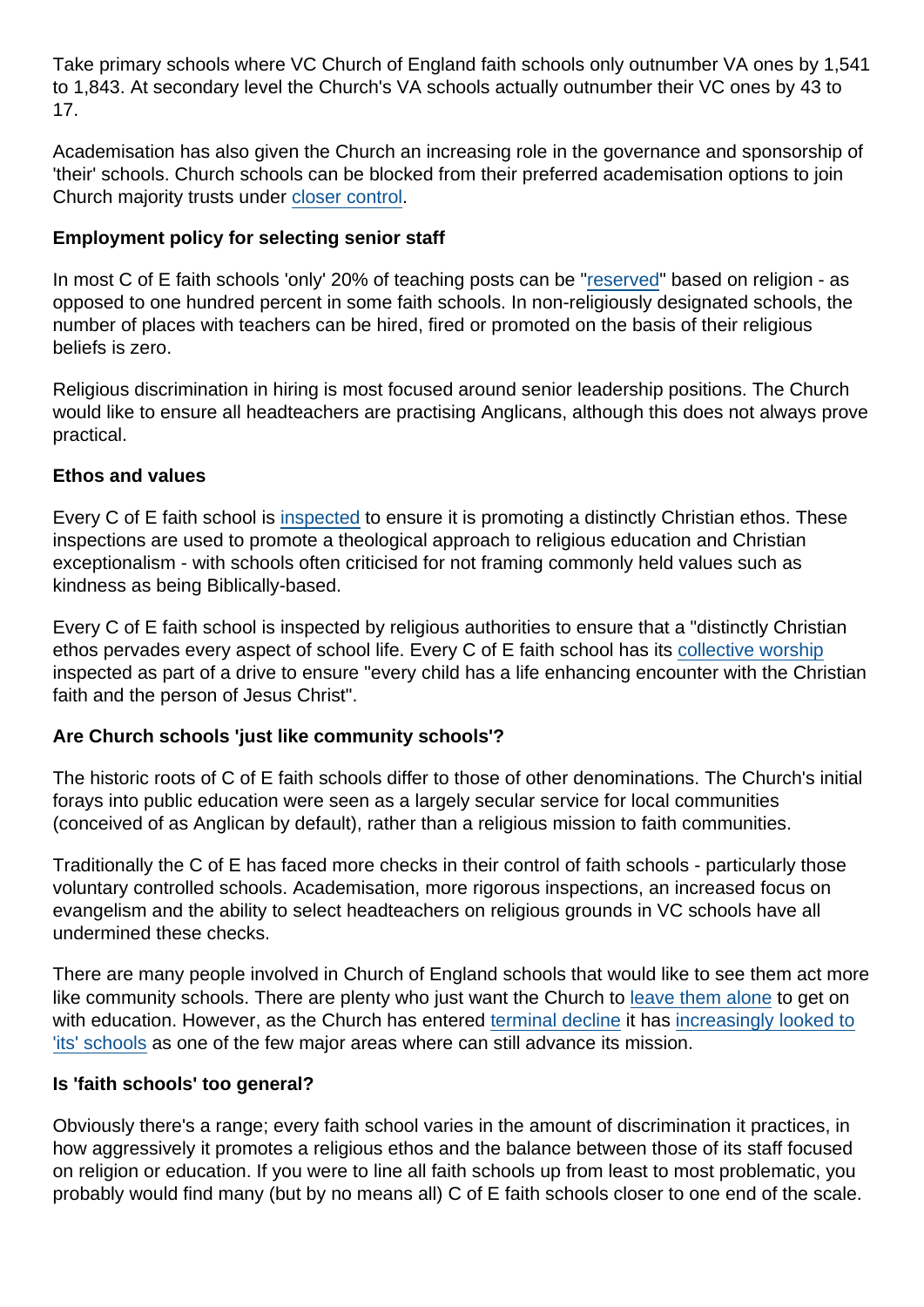The Church may want to disassociate 'their' schools from the public's increasingly negative view of faith schools. But that's a branding strategy that borders on gaslighting, and those interested in an honest debate have no obligation support it.

### Alastair Lichten

Alastair [\(@AlastairLichten](https://twitter.com/alastairlichten)) is a former head of education at the National Secular Society. The views expressed in our blogs are those of the author and do not necessarily represent the views of the NSS.

## Join our national campaign against faith schools

We campaign for an inclusive and secular education system free from any form of religious privilege, partisanship, proselytization or discrimination. Please consider a donation, from as little as £1 a month, to help support our work in this area.

P.S. make sure to check out the related campaigns below.

- [Find out more](https://www.secularism.org.uk/faith-schools/)
- [Donate](https://www.secularism.org.uk/donate.html)
- [Share on What's App](whatsapp://send?text=http://www.secularism.org.uk/opinion/2018/07/church-schools-are-faith-schools-pretending-otherwise-is-dishonest?format=pdf)
- [Share on Facebook](https://www.facebook.com/sharer/sharer.php?u=http://www.secularism.org.uk/opinion/2018/07/church-schools-are-faith-schools-pretending-otherwise-is-dishonest?format=pdf&t=Church+schools+are+faith+schools.+Pretending+otherwise+is+dishonest)
- [Share on Twitter](https://twitter.com/intent/tweet?url=http://www.secularism.org.uk/opinion/2018/07/church-schools-are-faith-schools-pretending-otherwise-is-dishonest?format=pdf&text=Church+schools+are+faith+schools.+Pretending+otherwise+is+dishonest&via=NatSecSoc)
- [Share on Email](https://www.secularism.org.uk/share.html?url=http://www.secularism.org.uk/opinion/2018/07/church-schools-are-faith-schools-pretending-otherwise-is-dishonest?format=pdf&title=Church+schools+are+faith+schools.+Pretending+otherwise+is+dishonest)
- [Subscribe to RSS Feed](/mnt/web-data/www/cp-nss/feeds/rss/news)

Tags: [Church of England,](https://www.secularism.org.uk/opinion/tags/Church+of+England) [Education,](https://www.secularism.org.uk/opinion/tags/Education) [Faith Schools](https://www.secularism.org.uk/opinion/tags/Faith+Schools)

# Related Campaigns

### [Education & schools](https://www.secularism.org.uk/education/)

Join our campaign for an inclusive and secular education system.

[Read More](https://www.secularism.org.uk/education/)

 $\bullet$ 

[Disestablishment](https://www.secularism.org.uk/disestablishment/)